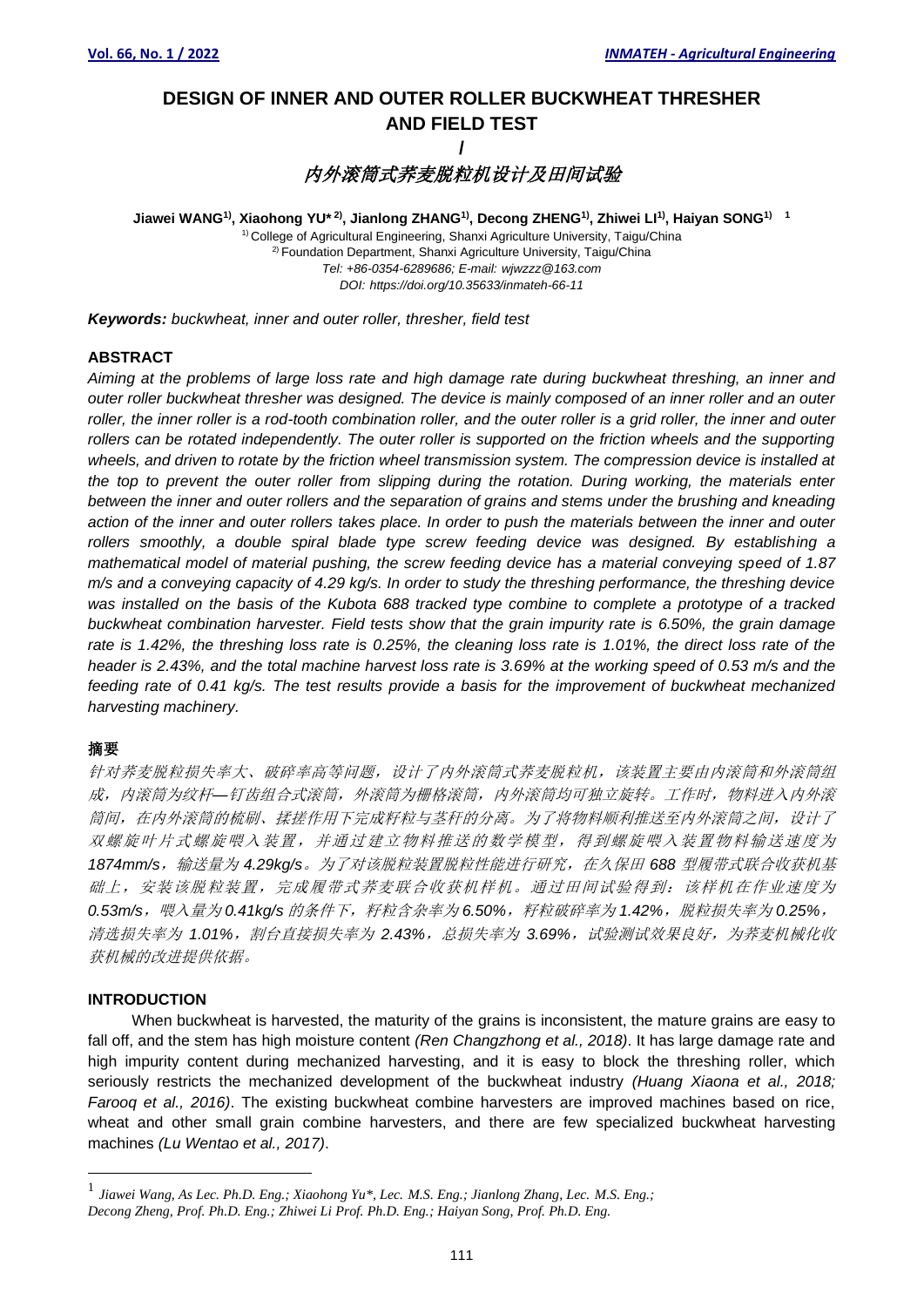The main structure of horizontal-flow threshing device of domestic full-feed combine harvester is single horizontal and cross-flow double-roller threshing device. During field harvesting, the threshing device has limited processing capacity and encountered difficulties in stalk and green leaves. When threshing crops, the threshing loss is large and clogging is easy to occur, which reduces the harvesting efficiency *(Lachuga et al., 2020; Maertens et al., 2004; Petkevichius et al., 2008)*. When the combine harvester's axial flow threshing device works, the crops make spiral movements, and the threshing is gentle and the working time is long. Therefore, it is superior to the traditional cutting device in terms of removal rate, damage rate, and separation rate, and can increase productivity without increasing the volume of the body *(Chuan-udom et al., 2011; Barać et al., 2011; Dhananchezhiyan et al., 2013)*. Theoretical research is the basis of threshing device research. Through the establishment of mathematical models and computer simulation, the movement of seeds in the threshing roll provides a lot of theoretical information for the design of threshing device *(Miu et al., 2007; Powar et al., 2019; Govindaraj et al., 2017)*.

In recent years, a large number of scholars have studied the threshing device of combine harvesters. *Liu Zhenghuai et al. (2018)* designed a rotary grid concave plate threshing device to effectively prevent the threshing roller from blocking and improve the threshing effect. *Hou Shouyin et al. (2012)* designed a vertical axial flow soybean breeding threshing machine, and provided a basis for the design of the vertical axial flow soybean breeding thresher. *Di Zhifeng et al. (2018)* designed a combined axial flow threshing roller to provide a theoretical basis for the development of a grain harvester. *Zong Wangyuan et al. (2013)* designed a combined rapeseed threshing device, which can effectively improve the efficiency of threshing and separation of rapeseed and reduce the loss rate.

Based on the axial flow threshing device, this paper designs an independent rotary buckwheat threshing device with inner and outer rollers, and applies it to a track-type combine harvester, which is the basis for the development of buckwheat mechanized harvesting machinery.

#### **MATERIALS AND METHODS**

## **Inner and outer roller buckwheat threshing device**

#### **The overall structure**

The overall structure of the inner and outer roller buckwheat threshing device is shown in Fig. 1. It is mainly composed of feeding inlet, top cover, screw feeding device, outer roller pressing device, grid roller, tie rod roller, main shaft, nail tooth roller, speed reducer, grass discharge port, frame, friction wheel drive shaft, friction wheel and so on. The spiral feeding device, which is welded by double spiral blades and cone barrels, is connected to the tie rod roller and nail tooth roller through the main shaft to form an inner roller. The grid roller is an outer roller, the two ends of the outer roller are supported by the support wheels and friction wheels, and driven to rotate by the friction wheel. In order to prevent jumping and slipping during the rotation of the outer roller, an elastic pressing device is installed on the top of the outer roller. The inner and outer rollers are eccentrically mounted at 22.5 mm in the vertical direction, the maximum gap at the top is 46 mm, the minimum gap at the bottom is 10 mm, and the gap between other positions is between 10 mm~46 mm. While ensuring threshing, there is enough space for the material to flip and push backwards, which improves the threshing and separation effect. A side cover is installed on the right wall of the box rack, which can be opened for cleaning.





*1- Feeding inlet; 2- Top cover; 3- Screw feeding device; 4- Outer roller pressing device; 5- Grid roller; 6- Tie rod roller; 7- Main shaft; 8- Nail tooth roller; 9- Speed reducer; 10- Grass discharge port; 11- Frame; 12- Friction wheel drive shaft; 13- Friction wheel*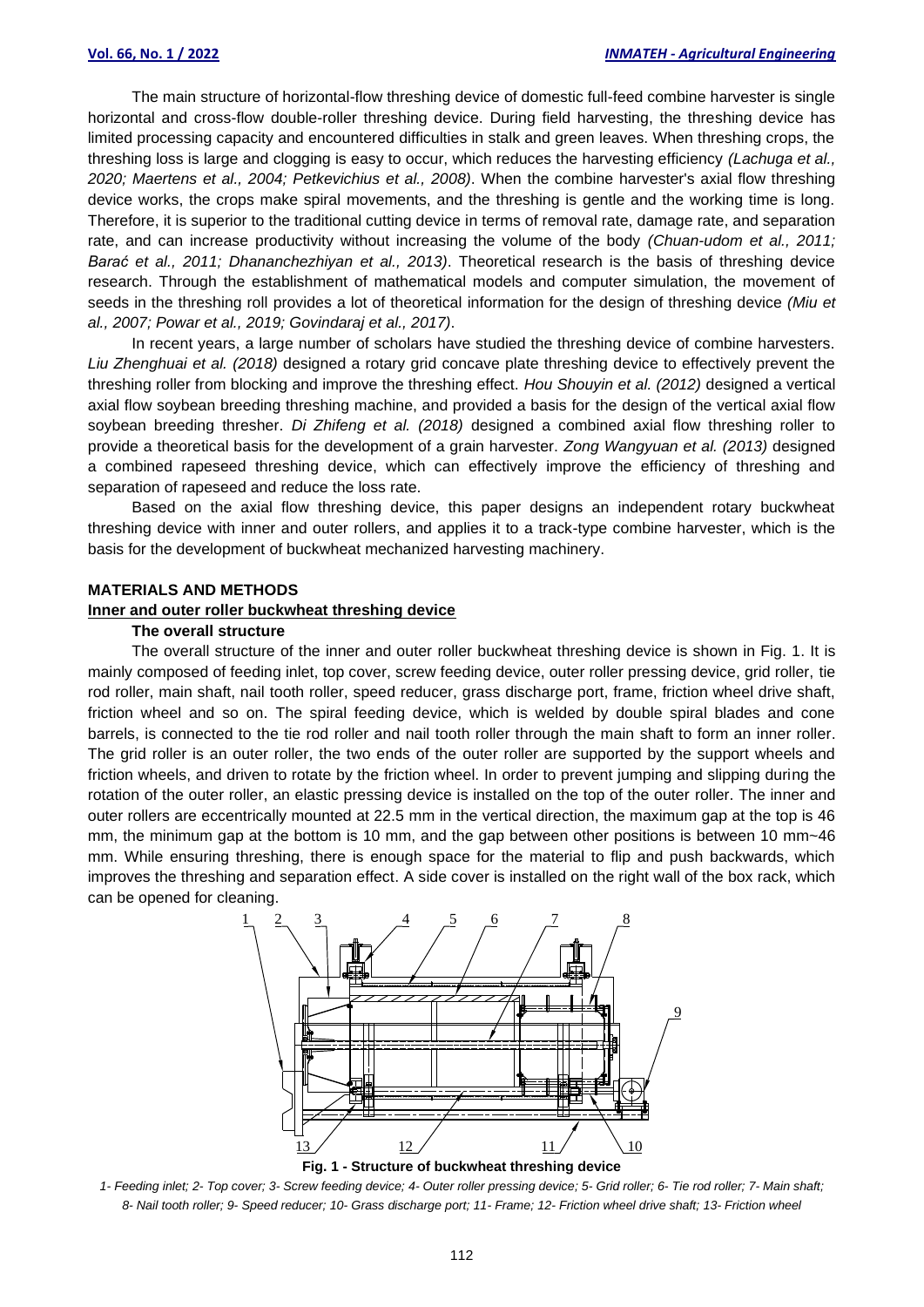#### **Inner roller**

The inner roller of this design adopts the rod-tooth combination roller, with the tie rod roller in front, the nail tooth roller behind. Buckwheat completes the separation of the main grains under the action of the tie rod roller, after the hard-to-remove grains enter the nail roller, they are further separated by the impact of the nail tooth roller, and finally the straw is thrown out of the machine.

The structure of the tie rod roller is shown in Fig. 2. The hexagonal star-shaped front panel, hexagonal star-shaped intermediate panel, and hexagonal star-shaped rear panel are welded on the inner roller's main shaft. 6 D-shaped left-handed rods are fixed on the raised portion of the plate by bolts. In order to balance the rotation process, 6 even-numbered rods are used. The thick iron sheet is covered between the rod and the roller to form a closed roller, prevent the straw from intertwining with the main shaft during the threshing process, and reduce the leakage and break of the kernel. The length of the tie rod roller is 988 mm, and the working outer diameter is φ580 mm.



**Fig. 2- Structure of tie rod roller** *1- Front plate; 2- D-shaped left-handed rod; 3- Middle plate; 4- Rear plate*

The structure of the nail tooth roller is shown in Fig. 3. The circular front panel and the circular rear panel are connected into a cylindrical structure by bolts through 6 nail connecting rods. The nails are welded with nail rods distributed in an axial spiral. The diameter of the nails is φ12 mm and the length of the nails is 60 mm. In order to prevent the grass from hanging during the rotation, each nail is installed at an angle of 11° backward in the direction of rotation.



**Fig. 3 - Structure of nail tooth roller** *1- Front panel; 2- Nail; 3- Nail rod; 4- Rear panel*

## **Outer roller**

In order to improve the effect of threshing and separation, the grid concave plate is designed as a round outer roller and can be rotated freely, which effectively solves the problems of common grid concave plate easy to block causing serious wear during the threshing process. The extract passes through the outer roller of the grid, which can be evenly spread on the vibrating screen, and beneficial to the further separation and cleaning of the buckwheat extract. The structure of the outer grid roller is shown in Fig. 4. Equivalently spaced 4 internal ribbed plate fixing slots with internal grooves, 120 holes perforated ribbed plates are evenly fixed in the inner circumferential direction to form a cylindrical grid roller. A circular iron wire is worn every 15 mm in the axial direction of the roller, and the diameter of the iron wire is φ3 mm. In this way, the surface of the roller constitutes a grid of hole length 14 mm and hole width 12 mm. The top surface is higher than the iron wire 5 mm in order to block crops, improve the impact of the roller on the crops, and the brushing effect.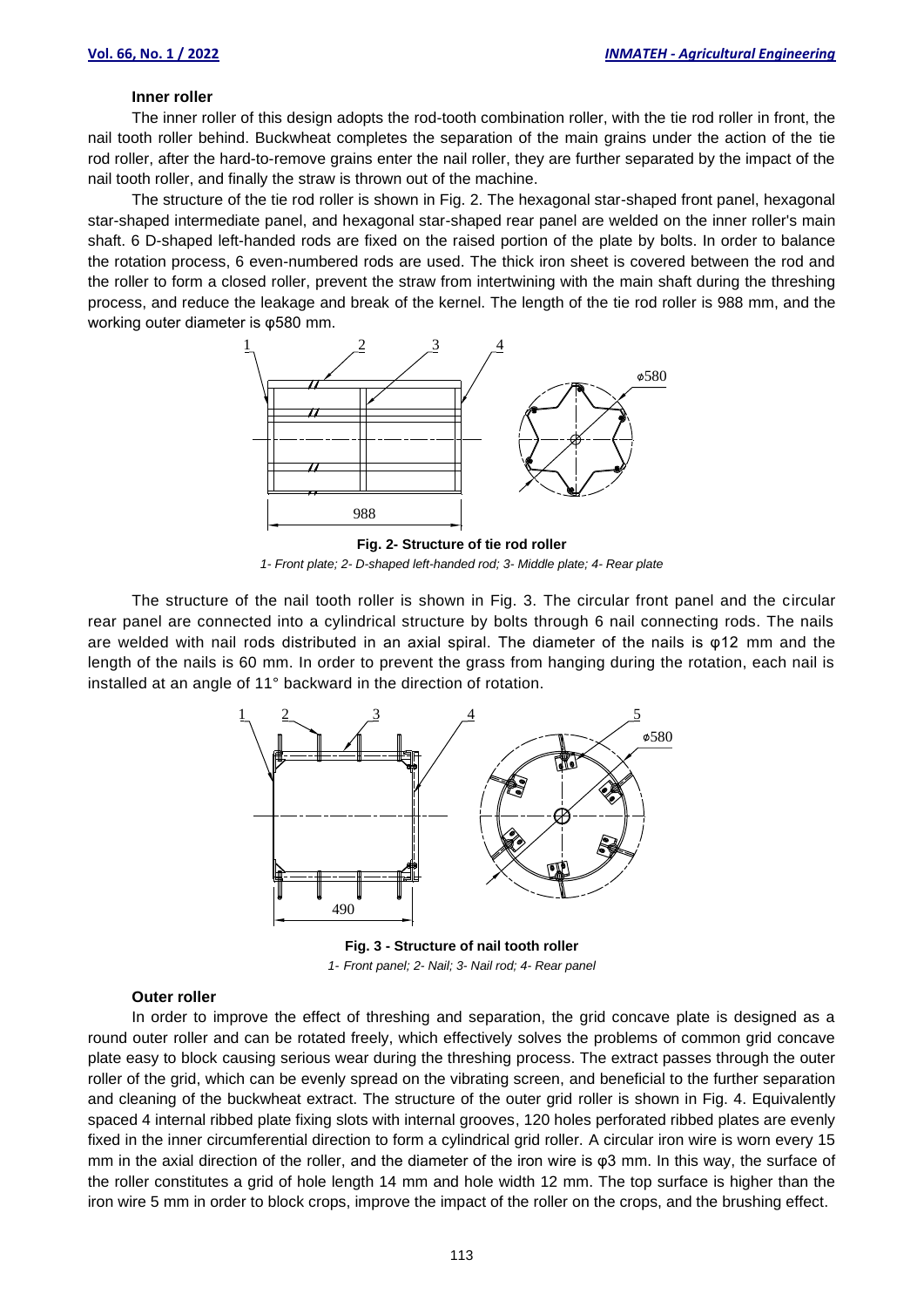

*1- Support plate; 2- Rib; 3- Iron wire; 4- Rib fixed plate*

#### **Screw feeding device**

The spiral feeding device is shown in Fig. 5. Its main function is to forcibly squeeze the materials entering the feed inlet between the inner and outer rollers through spiral blades to complete the threshing. Its performance directly affects the feeding amount and threshing performance of the threshing device. The spiral feeding device is welded by the front panel, cone cylinder, rear panel and spiral blades. The diameter of the front panel is φ460 mm, the diameter of the rear panel is φ415 mm, the diameter of the small end of the cone cylinder is φ272mm, the diameter of the large end of the cone cylinder is φ415 mm, and the height of the cone cylinder is 241 mm, the blade rise angle is 48°.



**Fig. 5- Structure of screw feeding device** *1- Front panel; 2- Cone cylinder; 3- Spiral blade; 4- Rear panel*

#### **Friction wheel transmission system**

The friction wheel transmission system used in the threshing device is shown in Fig. 6, which is mainly composed of friction wheels, transmission shafts, bearings with vertical seats and coupling. The left friction wheel is connected to the left end of the drive shaft by bolts and flat keys, the right friction wheel is connected to the right end of the drive shaft by a flat key and a snap ring, and the right end of the drive shaft is connected to the outer roller reducer through a coupling to drive the spindle to rotate.



#### **Outer roller pressing device**

The outer roller pressing device is mainly composed of pressure wheel, pressure wheel shaft, pressure wheel frame, pressure wheel frame fixed shaft, copper sleeve, as shown in Fig. 7. The pressure wheel is mounted on the pressure wheel shaft through bearing. The pressure wheel shaft is connected to the frame, and the top of the frame is welded with a fixed shaft, there is copper sleeve between them so that the wheel frame can slide freely up and down along the sleeve. A spring is installed between the wheel frame and the top cover.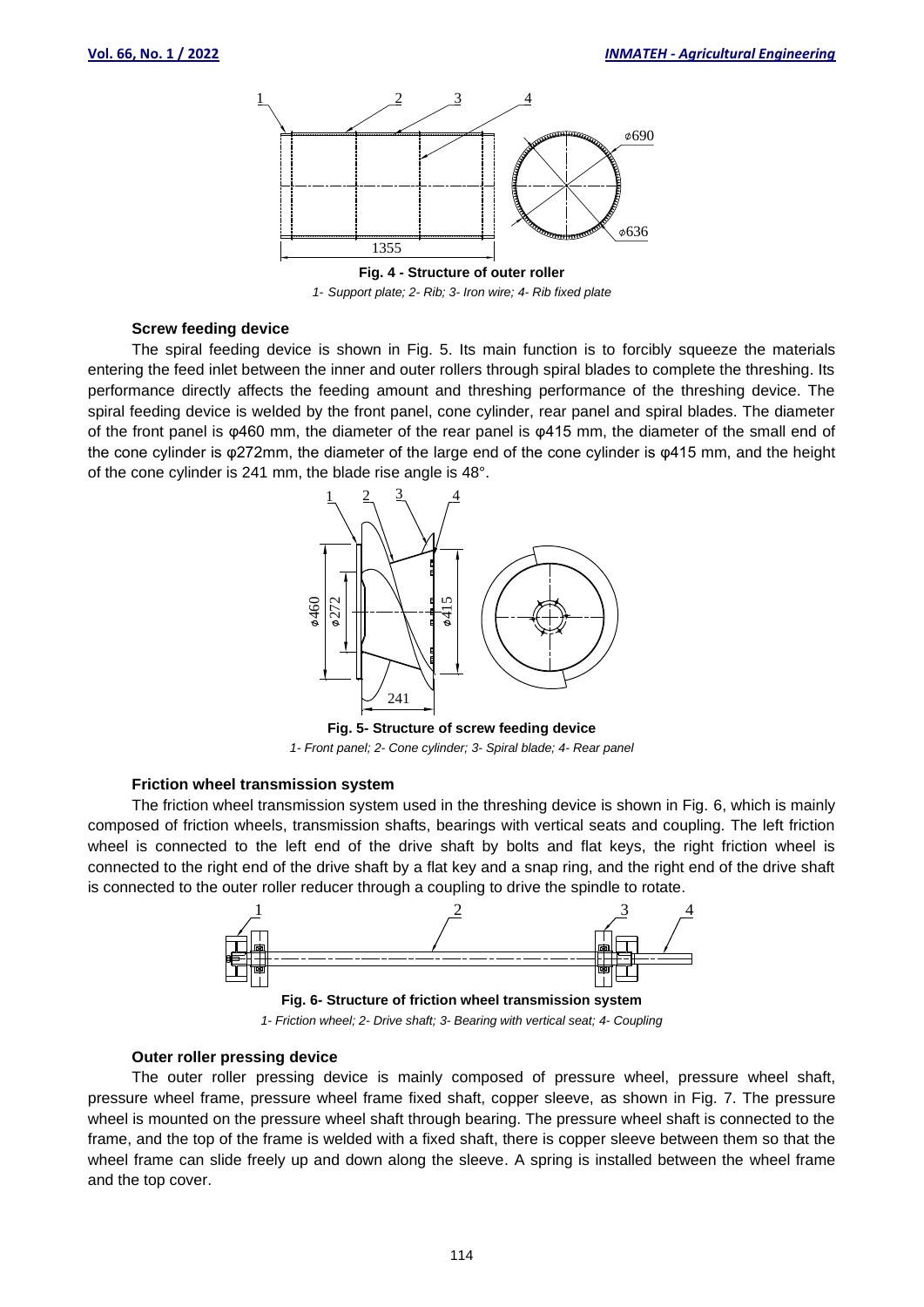

**Fig. 7- Structure of outer roller pressing device**

*1- Pressure wheel shaft; 2- Pressure wheel frame; 3- Top cover; 4- Pressure wheel frame fixed shaft; 5- Copper sleeve; 6- Pressure wheel; 7- Bearing*

#### **Test prototype**

The prototype of a tracked buckwheat combine harvester is shown in Fig. 8. The main machine and chassis are equipped with a Kubota 688 tracked combine harvester, the threshing device uses an independently designed internal and external roller rotary buckwheat threshing device. The main working parameters are shown in Tab. 1. During work, the reel wheel will turn the cut buckwheat plant to the screw conveyor, and enter the feeding bridge under the action of the screw conveyor, and then enter the internal and external roller rotary thresher through the feeding chain through the bridge. During the rotation of the inner and outer rollers, the buckwheat plants are brushed and rubbed to achieve the separation of buckwheat grains and stalks. The mixture is taken out and thrown out of the outer roller to fall into an airscreen cleaning device, the straw is discharged at the discharge port. The separated mixture fall into the cleaning device and is separated by the fan and the vibrating screen. After the selection, the grains fall into the grain conveyor and are sent to the grain silo, the debris is shaken out of the machine by the shaker.



**Fig. 8 - Tracked buckwheat combine harvester prototype**

**Table 1**

#### **Tracked buckwheat combine harvester technical parameters**

| <b>Project Name</b> |                         | <b>Technical Parameters</b> |  |  |
|---------------------|-------------------------|-----------------------------|--|--|
| Dimensions, [mm]    |                         | 4950×2440×2800              |  |  |
|                     | Quality, [kg]           | 2790                        |  |  |
| Matching<br>engine  | Model                   | V2403-M-DI-T-ES04           |  |  |
|                     | Power, [kW]             | 49.2                        |  |  |
|                     | Rotating speed, [r/min] | 2700                        |  |  |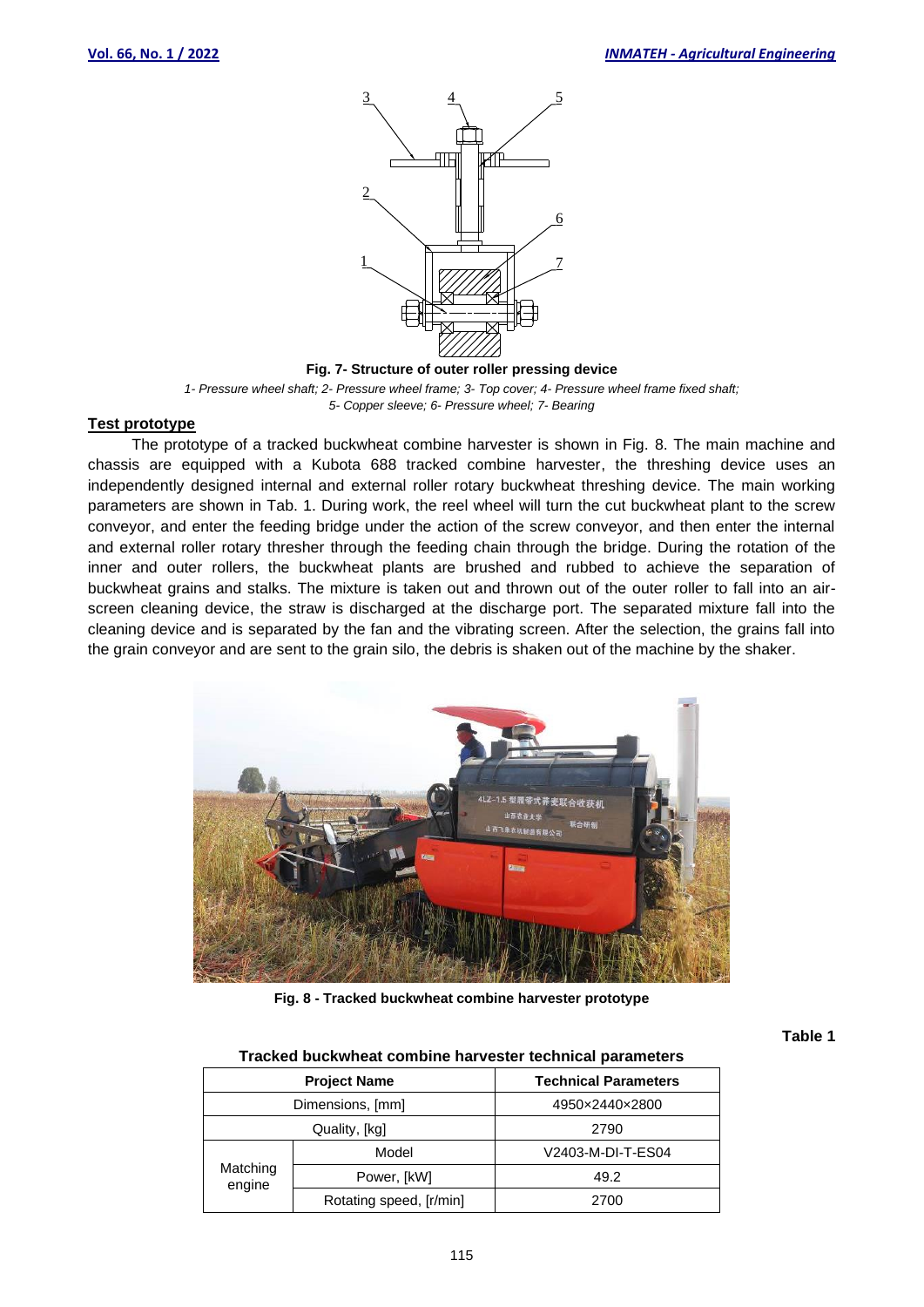# **Table 1**

**Table 2**

(continuation)

| <b>Project Name</b>              | <b>Technical Parameters</b>         |  |  |
|----------------------------------|-------------------------------------|--|--|
| Header width, [mm]               | 2000                                |  |  |
| Minimum stubble height, [mm]     | 40                                  |  |  |
| Threshing pattern                | Internal and external roller rotary |  |  |
| Feed amount, [kg/s]              | 1.5                                 |  |  |
| Threshing gap, [mm]              | 10                                  |  |  |
| Speed of inner roller, [r/min]   | 530                                 |  |  |
| Speed of outer roller, [r/min]   | +50                                 |  |  |
| Screen type                      | Woven screen                        |  |  |
| Vibration screen frequency, [Hz] | 6                                   |  |  |
| Fan speed, [r/min]               | 1100                                |  |  |
| Minimum ground clearance, [mm]   | 275                                 |  |  |
| Working speed, [km/h]            | $0 - 4.93$                          |  |  |

## **Test material**

Field test is in Shouyang Shanxi Province, October 2020. The test buckwheat is "Red Mountain" buckwheat, and its characteristics are shown in Tab. 2.

| <b>Mail properties of buckwrited</b> |        |  |  |  |  |
|--------------------------------------|--------|--|--|--|--|
| <b>Parameter</b>                     | Value  |  |  |  |  |
| High of buckwheat, [mm]              | 1500   |  |  |  |  |
| Average grain moisture content, [%]  | 19.9   |  |  |  |  |
| Stem average moisture content, [%]   | 82.9   |  |  |  |  |
| Grain to grass ratio                 | 1:3.57 |  |  |  |  |
| Thousand weights, [g]                | 27 2   |  |  |  |  |

## **Main properties of buckwheat**

## **Test method**

The tests are carried out in accordance with GB/T 8097-2008 "Test methods for harvesting machines and combine harvesters" and GB/T 5262-2008 "General rules for the determination of test conditions for agricultural machinery". Three test areas are selected in the test field, the test area is 50 m in length and 2 m in width, and signposts are set up at both ends of the test area *(Li Yaoming et al., 2018; Chen Jin et al., 2018)*. When the header enters the test area, it starts timing and works at normal speed. When it leaves the test area, it stops timing.

The quality of the stalks on the receiving cloth, the quality of the grains mixed in the stalks, the quality of the unsettled grains on the stalks, and the quality of the grains that fell on the ground when the cutting platform passed are collected by artificial methods, and the natural fall of the measurement area is measured before testing. Calculating threshing loss rate, cleaning loss rate, header loss rate, natural fall loss and total loss rate. Three samples are randomly sampled from each of the test areas, 500 g each, and the damage kernels and impurities are manually selected to calculate the damage rate and impurity rate.

$$
S_t = \frac{W_t}{W} \tag{1}
$$

$$
S_x = \frac{W_x}{W}
$$
 (2)

$$
S_g = \frac{W_g}{W} \tag{3}
$$

$$
S_r = \frac{W_r}{W}
$$
 (4)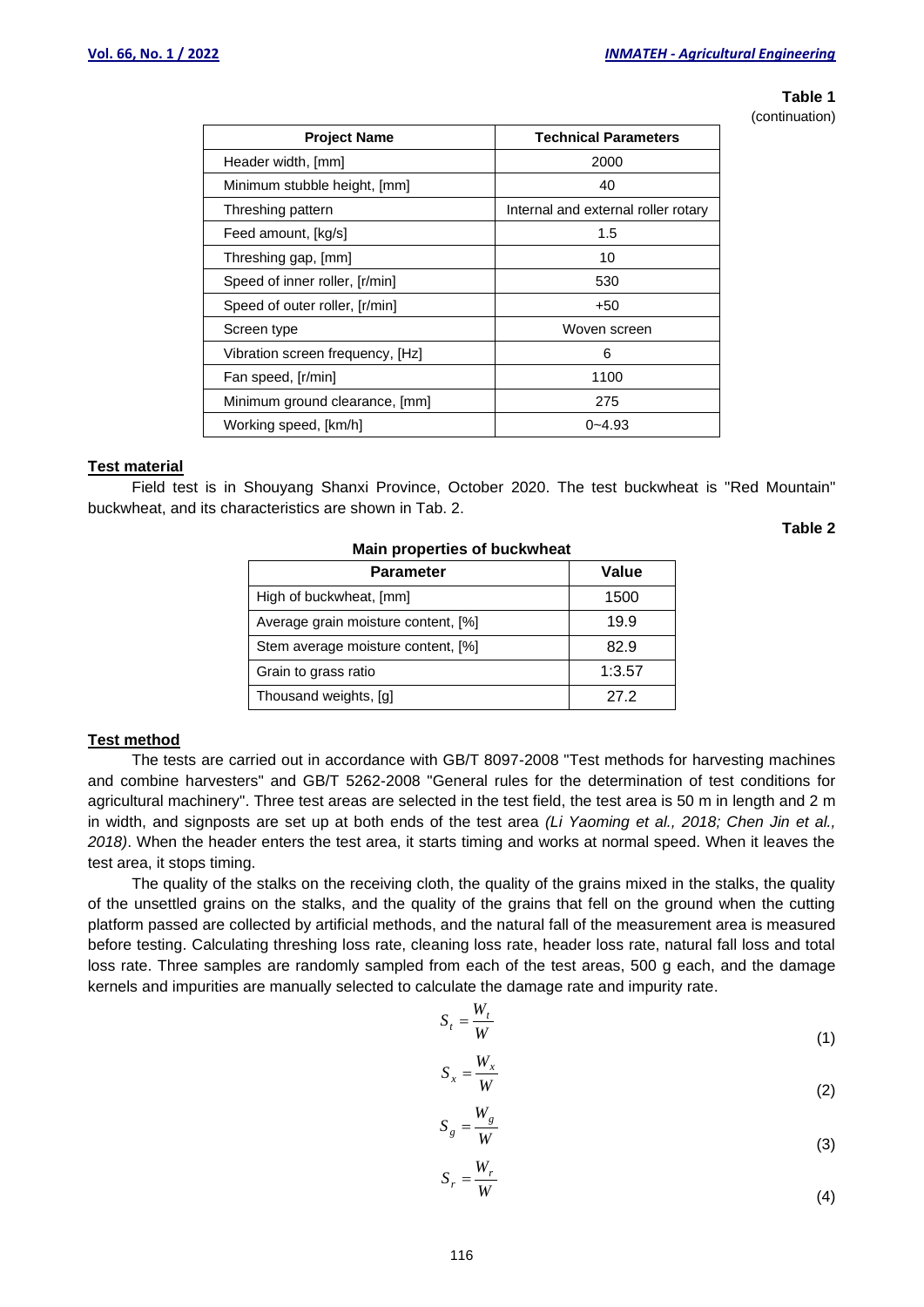$$
S = S_t + S_x + S_g + S_r \tag{5}
$$

$$
W = W_z + W_t + W_x + W_g + W_r
$$
\n(6)

where:

 $S_t$  is threshing loss rate, [%];  $S_x$  is cleaning loss rate, [%];  $S_g$  is direct header loss rate, [%];

*S<sup>r</sup>* is natural grain loss rate, [%]; *S* is total loss rate, [%]; *W<sup>t</sup>* is grain quality of threshing loss, [g];

 $W_x$  is grain quality of cleaning loss, [g];  $W_g$  is grain quality of direct header loss, [g];

 $W_r$  is grain quality of natural loss, [g];  $W_z$  is grain quality of sample, [g].

## **RESULTS**

#### **Analysis of conveying capacity**

The material under the action of the spiral blade is simplified into particles *M (Peng Yuxing et al., 2016)*, and the force analysis is performed as shown in Fig. 9. The force exerted by the spiral blade on the material particle *M* is *F*. Because the material is affected by the frictional force of the blade, the *F* direction is offset from the normal direction of the spiral blade by an angle *β*. The *β* is determined by the friction angle *ρ* of the material on the spiral blade and the surface roughness of the spiral blade. For spiral blades made of hot-pressed or cold-rolled steel plates, the effect of surface roughness on *β* can be ignored, so *β*=*ρ*. *F* can be decomposed into a normal component force *F*<sup>1</sup> and a tangential component force *F*2, where the angle between *F*<sup>1</sup> and the axial direction is the helical blade lift angle *α*, and the projection of *F* in the axial direction *F <sup>t</sup>* is the axial component force on the material *M*. Material *M* performs compound motion in the trough under the action of force *F*, which moves both axially and tangentially, as shown in Fig. 10, and the axial velocity *V* <sup>1</sup> and the tangential peripheral velocity *V*2, the combined velocity *V*.





 $S = S_t + S_x + S_s + S_s + S_s$ <br>  $= W_z + W_t + W_x + W_g$ <br>  $= W_z + W_t + W_x + W_g$ <br>  $= W_z + W_t + W_x + W_g$ <br>  $= W_z + W_t + W_x + W_g$ <br>  $= W_s + W_t + W_s + W_s$ <br>  $= W_s + W_s$ <br>  $= W_s + W_s$ <br>  $= W_s + W_s$ <br>  $= W_s + W_s$ <br>  $= W_s + W_s$ <br>  $= W_s + W_s$ <br>  $= W_s + W_s$ <br>  $= W_s + W_s$ <br>  $= W_s + W_s$ <br>  $= W_s + W_s$ <br>  $= W_s + W_s$ <br>  $= W_s + W_s$ <br> When the spiral blade rotates around the axis at an angular velocity *ω*, the speed of the material *M* at the radius  $r$  from the axis of the spiral blade can be solved by the speed triangle, as shown in Figure 10.  $V_0$  is the impulsive motion speed of the material *M*, which is represented by the vector *MA*, and the direction is along the tangential direction of rotation of the point *M*, the relative sliding speed of the material *M* relative to the spiral blade is parallel to the spiral tangent direction of the point *M*, and is expressed by the vector *AB*. Regardless of the friction of the spiral blade, the absolute moving speed *V*<sup>n</sup> of the material *M* should be along the normal direction of the *M* point on the spiral blade, which is expressed by the vector *MB*. Because the spiral blade has a friction effect on the material, the moving speed *V* direction of the material *M* and the normal direction are offset by the friction angle *ρ*. By decomposing the speed *V*, the axial speed *V*<sup>1</sup> and tangential peripheral speed  $V_2$  of the material *M* can be obtained, where  $V_1$  is the speed of the material in the material tank in the axial direction, and *V*<sup>2</sup> is the blocking speed of the material by the spiral blade. According to the analysis of the moving speed of the material *M*, the axial conveying speed of the material *M* is:

$$
V_1 = V \cos(\alpha + \rho) \tag{7}
$$

Because:

$$
V = V_n / \cos \rho \, , \, V_n = V_0 \sin \rho
$$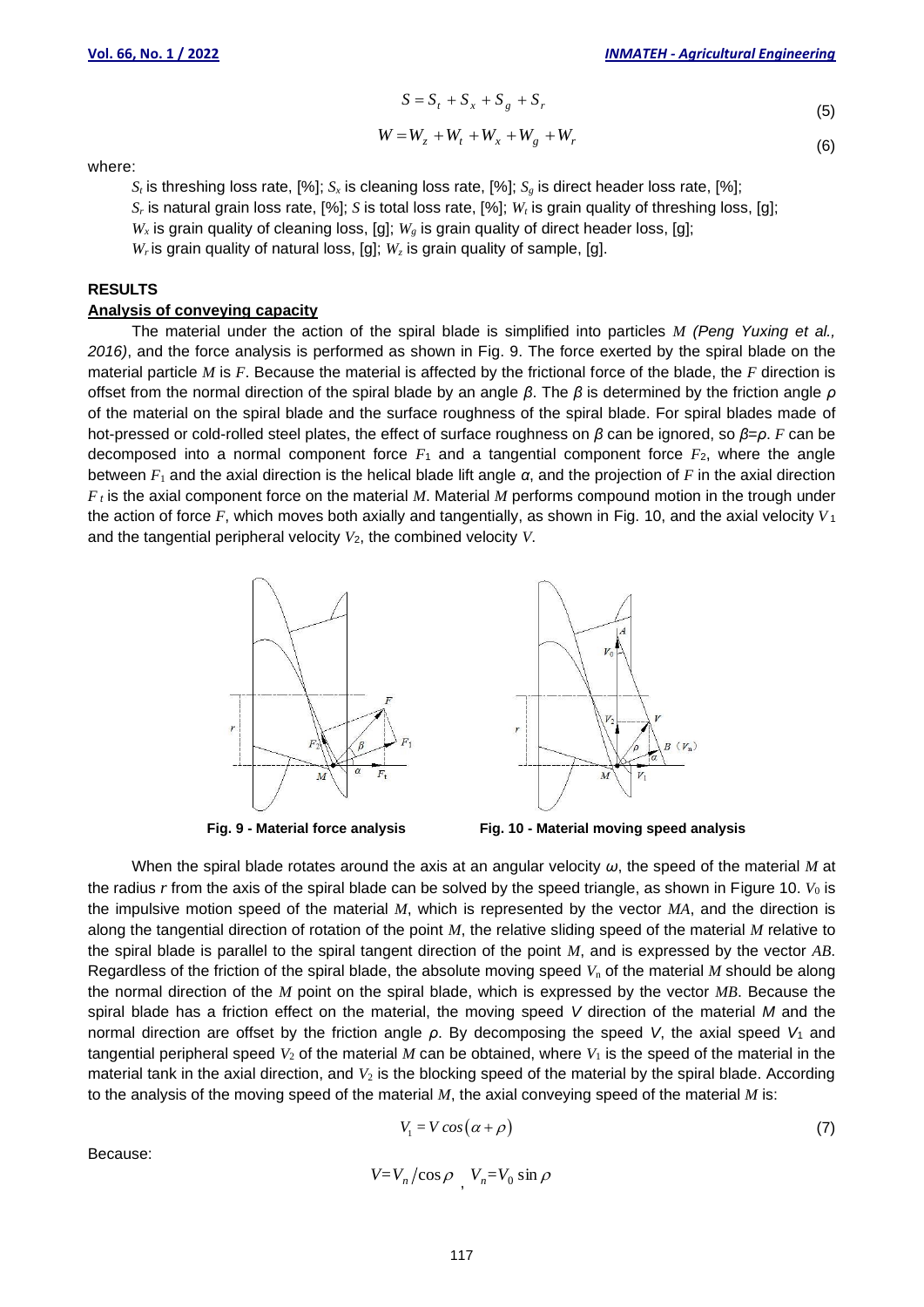So:

$$
V_1 = V_0 \frac{\sin \alpha}{\cos \rho} \cos(\alpha + \rho)
$$
\n(8)

$$
V_0 = \omega \cdot r = \frac{2\pi n}{60} \cdot \frac{S}{2\pi \tan \alpha} = \frac{n \cdot S}{60 \tan \alpha}
$$
 (9)

$$
\cos \alpha = \frac{1}{\sqrt{1 + \left(S/2\pi r\right)^2}}\tag{10}
$$

$$
\tan \alpha = \frac{S}{2\pi r} \tag{11}
$$

Substituting formula 3, formula 4, and formula 5 into formula 2, the axial conveying speed of material *M* can be obtained:

$$
V_1 = \frac{Sn}{60} \cdot \frac{1 - f S / 2\pi r}{1 + (S / 2\pi r)^2}
$$
 (12)

Similarly, the circumferential tangential velocity of the material *M* can be obtained:

$$
V_2 = \frac{Sn}{60} \cdot \frac{f + S/2\pi r}{1 + (S/2\pi r)^2}
$$
\n(13)

Where:

*S* is pitch of spiral blade, 241 mm; *n* is rotating speed of screw conveyor, 430 r/min; *f* is coefficient of friction between material and spiral blade, *f* = *tan ρ*=0.1; *ρ* is friction angle between material and spiral blade, 6°; *α* is rising angle of spiral blade, 48°;

Calculated from formula 6, the axial conveying speed of material *M* is 1.87 m/s.

The conveying amount  $Q$  is an important index for measuring the conveying capacity of the screw feeding device.

The formula for calculating the conveying amount *Q* is as follows:

$$
Q = A \cdot \lambda \cdot V_1 \cdot \varepsilon \tag{14}
$$

$$
A = \phi \cdot D^2 \cdot \pi/4 \tag{15}
$$

Where:

*Q* is conveying amount of the screw feeding device, [kg/s]; *A* is cross-sectional area of material in the trough, 36512 mm<sup>2</sup> ; *φ* is material fill factor, *φ*=0.125; *D* is spiral blade diameter, 610 mm; *λ* is buckwheat material density, 0.1×10<sup>-6</sup> kg/mm<sup>3</sup>; ε is conveying coefficient of screw conveying device, ε=0.70;

Comprehensive calculation, the conveying capacity of the spiral feeding device *Q*=4.29 kg/s.

#### **Field test result**

The field test results are shown in Tab. 3. Under the conditions of working speed of 0.53 m/s, feed rate of 0.41 kg/s, the field operation quality indicators of the crawler buckwheat combine harvester are as follows: the grain impurity rate is 6.50%, the grain damage rate is 1.42%, the threshing loss rate is 0.25%, the cleaning loss rate is 1.01%, the direct header loss rate is 2.43%, the natural grain loss rate is 2.98%, and total loss rate is 6.67%. If the natural grain loss rate is not included, the total machine harvest loss rate is 3.69%. The average grain yield of buckwheat in the measurement area is 15.87 kg, the biological yield is 38.53 kg, the average test time is 105.06 s, the average productivity is 3788.72 m<sup>2</sup> /h, and the average stubble height is 376.56 mm. The test results are good, and basically meet the requirements of the indicators formulated by the national project.

It can be seen from the test results that as the working speed decreases, the feed rate gradually decreases, and the header loss rate gradually increases. The grain damage rate, threshing loss rate, and cleaning loss rate all decrease first and then increase, so is the total loss rate. Therefore, the harvest effect is best when the working speed is at a medium speed.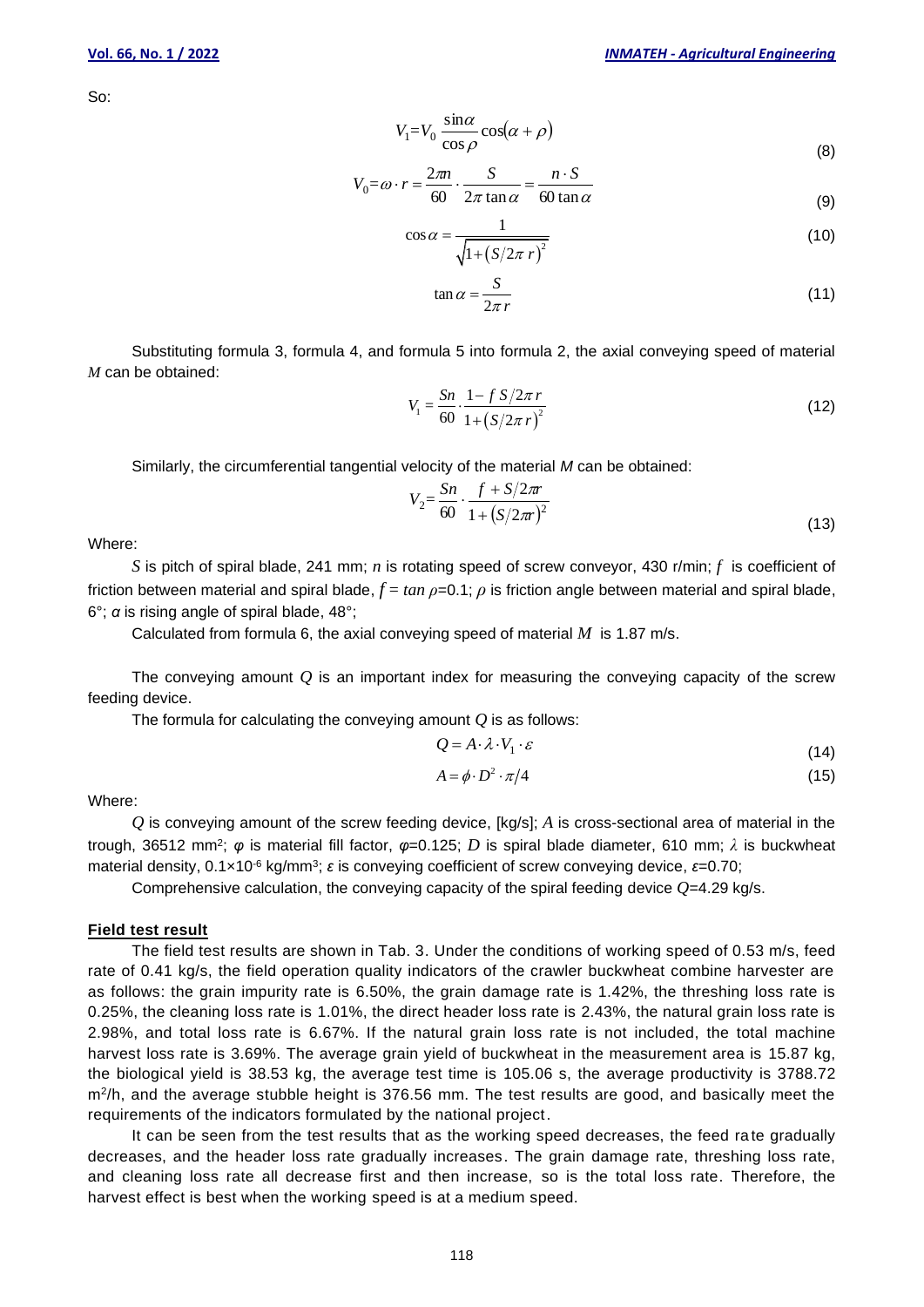**Table 3**

| <b>Test item</b>             | <b>Test result</b> |              |         |         |         |  |
|------------------------------|--------------------|--------------|---------|---------|---------|--|
|                              | 1                  | $\mathbf{2}$ | 3       | 4       | average |  |
| Test length, [m]             | 50.00              | 50.00        | 50.00   | 50.00   | 50.00   |  |
| Test width, [m]              | 2.00               | 2.00         | 2.00    | 2.00    | 2.00    |  |
| Test time, [s]               | 59.52              | 107.50       | 112.56  | 140.66  | 105.06  |  |
| Working speed, [m/s]         | 0.84               | 0.47         | 0.44    | 0.36    | 0.53    |  |
| Stubble height, [mm]         | 359.25             | 376.67       | 388.33  | 382.00  | 376.56  |  |
| Feed rate, [kg/s]            | 0.65               | 0.37         | 0.37    | 0.26    | 0.41    |  |
| Productivity, $[m^2/h]$      | 6048.40            | 3348.84      | 3198.29 | 2559.36 | 3788.72 |  |
| Biological yield, [kg]       | 35.84              | 40.26        | 41.71   | 36.32   | 38.53   |  |
| Grain yield, [kg]            | 15.28              | 17.11        | 16.69   | 14.40   | 15.87   |  |
| Grain impurity rate, [%]     | 5.72               | 4.10         | 9.30    | 6.87    | 6.50    |  |
| Grain damage rate, [%]       | 1.84               | 1.46         | 1.15    | 1.22    | 1.42    |  |
| Threshing loss rate, [%]     | 0.4                | 0.21         | 0.13    | 0.27    | 0.25    |  |
| Cleaning loss rate, [%]      | 1.36               | 1.11         | 0.74    | 0.83    | 1.01    |  |
| Header loss rate, [%]        | 2.06               | 2.40         | 2.42    | 2.83    | 2.43    |  |
| Natural grain loss rate, [%] | 3.09               | 2.76         | 2.79    | 3.26    | 2.98    |  |
| Total loss rate, [%]         | 6.91               | 6.48         | 6.08    | 7.19    | 6.67    |  |

**Field test results**

## **CONCLUSIONS**

(1) The inner and outer roller rotary buckwheat threshing device was designed. The device is mainly composed of an inner threshing roller and a grid outer roller. The inner and outer rollers rotate at the same time to knead and squeeze the material to complete the separation of buckwheat grains and stalks. On the basis of the Kubota 688 tracked combine harvester, the threshing device was installed to complete a tracked buckwheat combined harvester prototype.

(2) The screw feeding device was designed, and the mathematical model of the screw feeding device was established. By calculation, the material feeding speed of the screw feeding device was 1.87 m/s, and the conveying capacity was 4.29 kg/s.

(3) The field operation quality indicators of this model were as follows: the average grain impurity rate was 6.50%, the grain damage rate was 1.42%, the threshing loss rate was 0.25%, the cleaning loss rate was 1.01%, the direct header loss rate was 2.43%, the natural grain loss rate was 2.98%, and the total machine harvest loss rate was 3.69%. The test results provided a basis for the improvement of buckwheat mechanized harvesting machinery.

#### **ACKNOWLEDGEMENT**

This work was supported by the Shanxi Province Excellent Doctoral Work Award-Scientific Research Project "Development of Seeder for Crop Breeding in Plots" (No. SXBYKY2021074) and Shanxi Agricultural University Ph.D. Research Startup Project "Development of Combine Harvester for Oats and Buckwheat in Hilly Areas" (No. 2021BQ18) and Key R&D Projects in Shanxi Province "Research and Demonstration of Key Technologies of Special Agricultural Machinery in Hilly and Mountainous Regions" (No. 201903D211005) and Major Special Projects for the Construction of China Modern Agricultural Industrial Technology System (No. CARS-07-D-2).

## **REFERENCES**

- [1] Barać S.R., Biberdžić M., Đikić A., (2011), Result of testing of seeds and quality losses of harvested mass depending on the drum-underdrum interspace at buckwheat harvest grain combines. *Research Journal of Agricultural Science*, Vol. 43, Issue 1, pp. 283-288, Timisoara/Romania;
- [2] Chen Jin, Wang Shuqing, Lian Yi., (2018), Design and test of header parameter keys electric control adjusting device for rice and wheat combined harvester. *Transactions of the Chinese Society of Agricultural Engineering*, Vol. 34, Issue 16, pp. 19-26, Beijing/China;